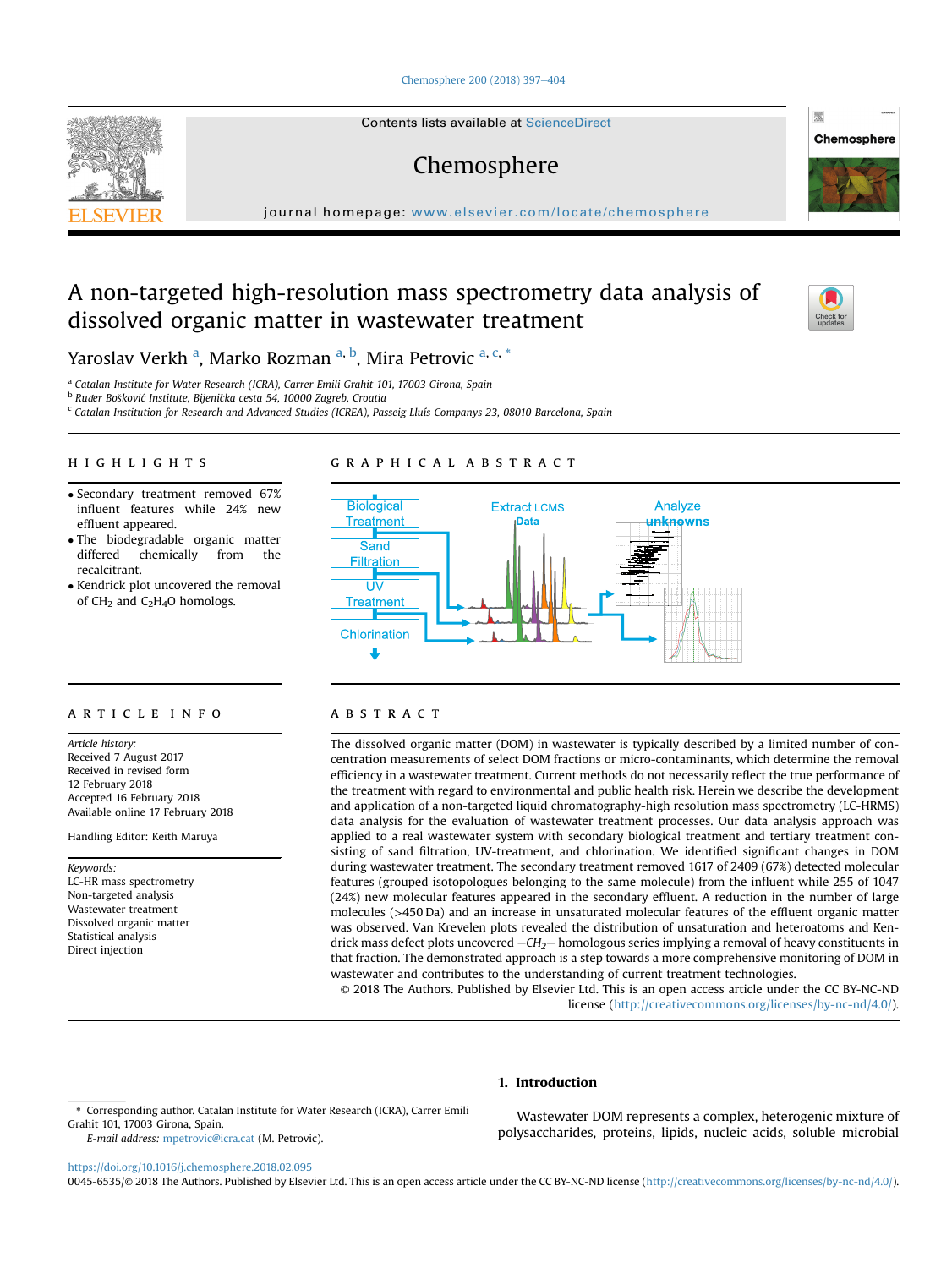products and anthropogenic organic chemicals. Anthropogenic compounds in wastewater include, among others, surfactants, personal care products, pharmaceuticals, biocides, pesticides, and industrial chemicals. Additionally, there is a wide range of biologically active transformation products (TPs), intermediates, metabolites ([Michael-Kordatou et al., 2015\)](#page-7-0) and disinfection by-products in the case of tertiary treatment [\(Richardson and Postigo, 2016\)](#page-7-0). Some of these compounds can be hazardous even at a low concentration and may raise concerns regarding their release into the environment ([Daughton, 2004](#page-6-0)). The composition of wastewater DOM is dependent upon the type of wastewater (municipal, industrial, hospital's effluent, runoff from fields, etc.) and the nature of the treatment process used in wastewater treatment plants (WWTP) ([Deblonde et al., 2011](#page-6-0)). Currently, the efficiency of DOM removal at a WWTP is evaluated through measurements of the chemical oxygen demand (COD), biological oxygen demand (BOD) and the total organic carbon (TOC). Additional specialized technologies for the prioritized fractions of DOM include: measuring the dissolved organic halide to estimate the halogenated organics, the assessment of aromaticity using specific UV absorbance (SUVA<sub>254</sub>), size exclusion chromatography (SEC) to identify mass/ size distributions of C- or N-containing constituents or excitationemission-matrix fluorescence used to identify substance classes in natural OM [\(Chen et al., 2003; Clesceri et al., 1998; Huber et al.,](#page-6-0) [2011\)](#page-6-0). However, while these techniques reveal the chemical characteristics to a certain extent and the abundance of organics in WWTP influent and effluent, they do not provide information on the presence of unique organic substances and need to be combined into one data stream. Thus there is a need for new strategies to assess the quality of wastewater treatment ([Prasse et al., 2015](#page-7-0)).

Different MS methods were developed for the analysis of wastewater treatment constituents. Initially, those focused on the detection of a small number of contaminants and occasionally on their TPs ([Richardson and Ternes, 2014\)](#page-7-0). By definition, these approaches omit thousands of DOM constituents which are present in the influent or emerge during the treatment process. Since some are potentially hazardous, overlooking these compounds limits the understanding of the impact of the effluent organic matter on the environment. Moreover, monitoring of the entire molecular complement or even a sub-complement of wastewater offers a possibility for a more comprehensive evaluation of the organic content in wastewater and a deeper understanding of the treatment processes and DOM transformation [\(Hollender et al., 2017\)](#page-6-0). This new understanding will allow us to learn about the shortcomings cof the treatment processes themselves and propose evidence-based improvement strategies.

The ability of high-resolution mass spectrometry (HRMS) to identify small amounts of organic chemicals from increasingly complex mixtures can provide information on wastewater DOM. For example, HRMS suspect screenings attempted to identify dominant signals using chemical databases and in silico prediction to find the structure of unique chemicals ([Causanilles et al., 2017\)](#page-6-0). Due to the complexity of wastewater, an HRMS analysis yields  $10^3 - 10^5$  signals. This makes a manual structural identification of so many unique substances nearly impossible. Therefore this HRMS methodology generally uncovers only a small fraction of compounds and omits the unknown majority of wastewater DOM ([Wode et al., 2015\)](#page-7-0). Even without a tentative structural identification of particular substances, the large number of signals with assigned elemental compositions can be used to uncover physiochemical changes in wastewater treatment ([Maizel and Remucal,](#page-7-0) [2017; Nürenberg et al., 2015\)](#page-7-0).

Non-targeted analysis reduces the challenge of manual data treatment as for example present in a suspect screening, however without omitting it completely. The described HRMS data treatment emerged from the fields of petroleomics and characterization of natural organic matter (NOM) ([Hughey et al., 2001;](#page-6-0) [Remucal et al., 2012; Sleighter and Hatcher, 2008\)](#page-6-0) and was applied for the organic matter in processed water ([Fang et al., 2017\)](#page-6-0) and wastewater [\(Maizel and Remucal, 2017; Phungsai et al., 2016\)](#page-7-0). Yet, the challenges of a non-targeted method remain the incomplete exclusion of noise signals from datasets and the exclusion of true DOM signals. These arise from the necessarily complex HRMS data acquisition, extraction, and clean-up methodology. Often DOM analyses do not include a chromatographic separation that might enhance the resolution of the spectral data. A direct infusion, without a separation on a chromatographic column, can simplify the procedure. Yet, the retention time is an additional variable to distinguish molecular features and an advantage of LC over an injection without a separation. The separation on the column is also beneficial for the reduction of the matrix effect compared to a direct infusion. Separation simplifies the mixture thus increases the chance of detecting low-intensity signals ([Iparraguirre et al., 2014;](#page-6-0) [Taylor, 2005](#page-6-0)). Meanwhile, measurement without sample preconcentration does not lead to a loss of DOM, which is inevitable during a pre-concentration step [\(Li et al., 2016\)](#page-7-0). Also, the use of LC-ESI-MS additionally reduces the discovered DOM, since it mostly detects medium-polar compounds [\(Aral et al., 2017\)](#page-6-0).

HRMS non-targeted analysis includes a series of methods to sieve through large amounts of data. For example, in the van Krevelen diagram the atomic ratio  $X/C$ , where X is an element of interest, is plotted against H/C. In petroleomics and NOM chemistry the correlation between areas in this plot and functional classes of compounds led to the elucidation of the chemical composition of organic matter ([Kim et al., 2003; Lu et al., 2010; Minor et al., 2012;](#page-6-0) [Zhang et al., 2012a\)](#page-6-0). A comparison of multiple samples revealed the transformation of matter (as oxidation of DOM) (Cortés-Francisco [and Caixach, 2013; Herzsprung et al., 2012\)](#page-6-0). Van Krevelen plot applied to wastewater treatment revealed a possible transformation of DOM [\(Maizel and Remucal, 2017](#page-7-0)). On the other hand, heterogeneous DOM (found in wastewater or eutrophic river) leads to a less structured distribution of points obscuring the graphic nature of the van Krevelen plot. For instance, the difficulty of exploring the graphical nature of the van Krevelen plot of the heterogeneous organic matter was experienced outside the field of water chemistry [\(Marshall et al., 2018](#page-7-0)).

The monitoring of double bond equivalents (DBE) in wastewater treatment can be applied to estimate the quality of the process and to recognize hydrophobicity-altering reactions as hydrolysis or oxidation (Cortés-Francisco et al., 2014). DBE reflect the level of unsaturation by double bonds in an organic molecule using only the counts of H, C, O, N, and halogen atoms in a molecule. DBE do not always apply to predict aromaticity since they can include double bonds with heteroatoms. Other models to predict unsaturation of a molecule as DBE divided by the number of C atoms, DBE minus oxygen atoms (DBE-O) and the aromaticity index were proposed (Cortés-Francisco and Caixach, 2013; Koch and Dittmar, [2006](#page-6-0)). DBE-O correlate especially well with the saturation of oxygen-rich organic compounds, but they represent a more abstract measure of unsaturation than DBE.

Mass defects are widely applied in HRMS analysis. Identification of homolog series using a non-targeted mass defect analysis was used to map surfactants in wastewater [\(Loos and Singer, 2017\)](#page-7-0). Homologs occur in NOM ([Hughey et al., 2001\)](#page-6-0) but more importantly in classes of anthropogenic substances like surfactants, polyfluorinated compounds or chlorine substitute series ([Jobst et al.,](#page-6-0) [2013\)](#page-6-0). The Kendrick Mass Defect (KMD), which sets the exact mass of a chosen molecular fragment to a nominal value (like 14.015 Da-14.000 Da for  $-CH_2$ ) is able to identify homologous series for various structural moieties as  $-C_2H_4O$  – or  $-H$ /  $+$  Cl. The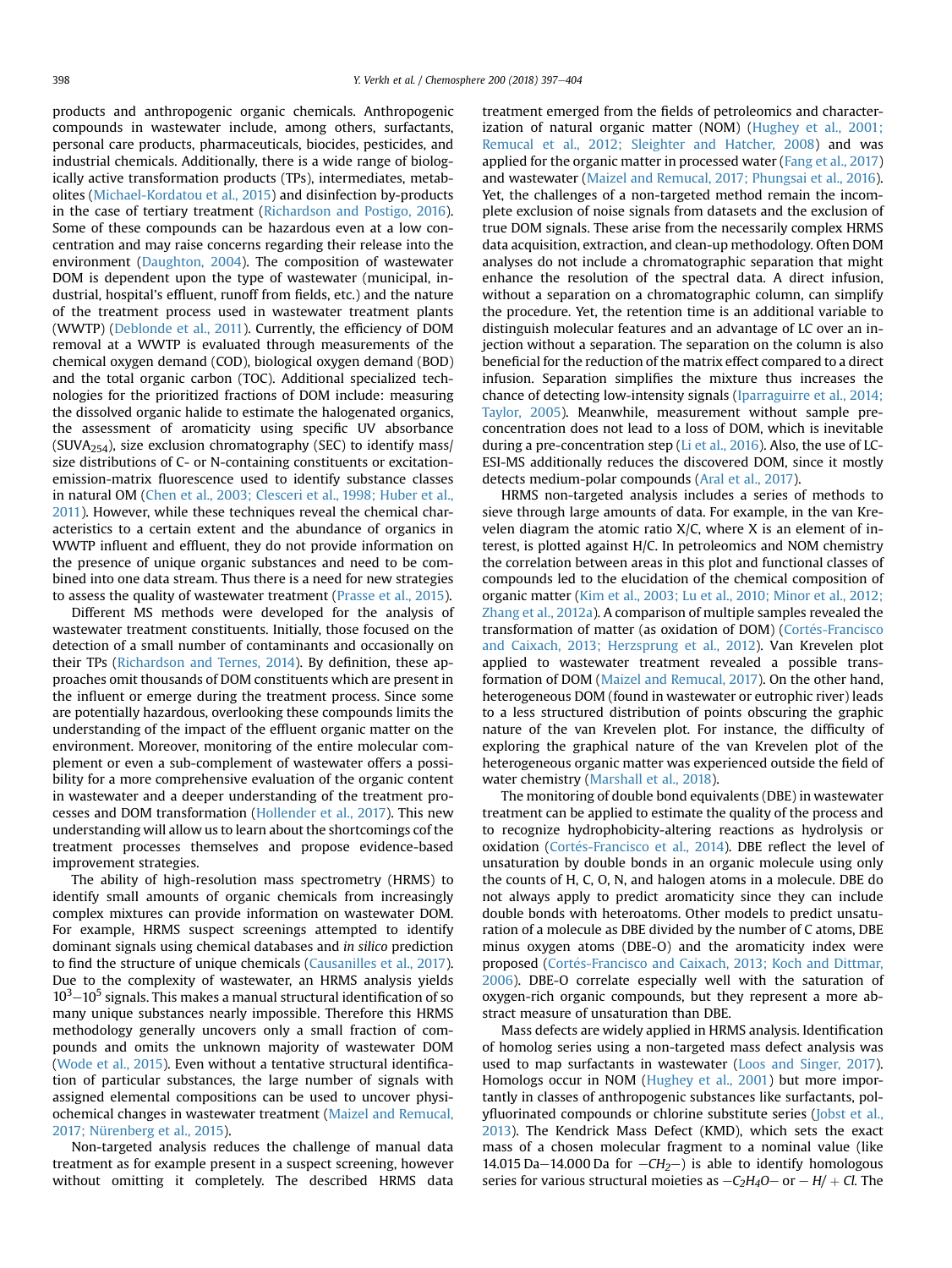pattern recognition in Kendrick plots previously elucidated reactions and heteroatom distributions [\(Hughey et al., 2001; Jobst](#page-6-0) [et al., 2013; Zhang et al., 2012b](#page-6-0)).

In this work, we present an LC-HRMS data treatment of wastewater DOM that enables us to monitor and to gain a deeper understanding of wastewater treatment processes. It consists of HRMS data processing using MZmine 2.26 ([Pluskal et al., 2010\)](#page-7-0) for data extraction and R [\(R Core Team, 2017\)](#page-7-0). We obtained a list of molecular features with assigned molecular formulae where prediction rules, as isotopic pattern score, pre-defined atomic ratios, and heuristic rules allowed it. The obtained results were assessed with analytical tools such as van Krevelen and KMD diagrams, and the observation of DBE-O, mass or intensity shifts in subsets of features using our own R scripts. Here the data treatment is adapted to fingerprint the heterogenic mixture of DOM before and after wastewater treatment. We discuss the introduced HRMS methodology, compare it to other DOM analytics, and test its value on a real wastewater treatment system (secondary biological treatment followed by tertiary treatment train with sand filtration, UVtreatment, and chlorination).

### 2. Materials and methods

## 2.1. Reagents and sampling

HPLC grade solvents methanol, water, and acetonitrile were purchased from Fisher (Germany) and the buffer solution was prepared using HPLC grade 98-100% formic acid (Merck, Germany). A 24 h composite secondary influent and an effluent sample with a corresponding hydrological retention time correction were taken from a WWTP in Castell d'Aro, Spain. Additionally, six grab samples of two different time series with 24 h between them were taken in the tertiary treatment which included sand filtration, UVtreatment and chlorination steps. A grab sample of the secondary effluent was taken which corresponded in time to a set of the tertiary treatment samples. The short residence time of the tertiary treatment rendered composite sampling difficult.

The description of the WWTP can be found in the supplementary information (SI). The samples were filtered under vacuum using  $1.0 \mu m$  and  $0.45 \mu m$  Hydrophilic Polyvinylidene Fluoride Durapore® membrane filters (Merck Millipore Ltd). A mixture of 32 detected internal standards (IS, isotopically labelled pharmaceuticals and antibiotics) was used to evaluate the ion suppression caused by the matrix, and to estimate variations in the instrumental response from injection to injection. A correction of the matrix effect using an intensity normalization of spectra was not attempted. A normalization leads to worse results in replicates compared to the unaltered spectra.

## 2.2. LC-HRMS analysis

LC-HRMS analysis was performed on an LTQ-Orbitrap Velos™ coupled with the Aria TLX-1 HPLC system (Thermo Fisher Scientific, USA). The system was controlled via Aria software, version 1.6, under the Xcalibur 2.2 software (Thermo Fisher Scientific, USA). The chromatographic separation was achieved on Acquity UPLC<sup>®</sup> BEH C<sub>18</sub> (2.1 mm  $\times$  50 mm, 1.7 µm particle size, Waters UK) chromatographic column in both the positive ionization (PI) and the negative ionization (NI) modes.  $50 \mu$ L of the filtered sample was injected into the LCMS. A solvent gradient with formic acid 0.1% in acetonitrile and an aqueous solution of formic acid 0.1% were used in both PI and NI modes. MS parameters and LC solvent gradients are provided in SI.

#### 2.3. Data extraction evaluation

The mass tolerance for the processing of LC-MS spectra was set to 5 ppm in MZmine. A lower  $m/z$  tolerance was avoided to avoid the negative impact of too stringent tolerance margins on the instrument's performance [\(Erve et al., 2009; Makarov et al., 2006\)](#page-6-0). The elution time of extracted ion chromatograms was between 0.05 and 8.00 min. Margins of retention time  $\langle 0.5 \text{ min} \text{ and } m/z \langle 5 \text{ ppm} \rangle$ were used to exclude duplicate molecular features detected in both modes, thanks to the same chromatographic method in PI and NI modes. Signals with signal-to-baseline < 3 were ignored to exclude instrumental noise.  $m/z$  mass error of  $<$ 5 ppm for data extraction was experimentally confirmed with IS. Only monoisotopic signals with at least one consecutive isotopologue were analyzed. This parameter excludes random noise signals and allows the consecutive molecular formula prediction only for signals with an isotopic pattern. Only protonated or deprotonated ions with a charge  $\pm 1$  or  $±2$  were analyzed. Molecular features that corresponded to their adducts  $[M+NH_4]^+$ ,  $[M+Na]^+$ ,  $[M+2Na]^{2+}$ ,  $[M+K]^+$ ,  $[M+2K]^{2+}$  $[M+CH_3OH]$ <sup>+</sup> in PI mode and  $[M-H_2O-H]$ <sup>-</sup>,  $[M-2(H_2O)-H]$ <sup>-</sup>,  $[M-2H+K]^-$ ,  $[M-2H+Na]^-$ ,  $[M+Cl]^-$ ,  $[M-H+HAc]^-$ ,  $[M+Br]^-$ ,  $[M-H+FA]$ <sup>-</sup> in NI mode were removed. The intensity of the adduct features was not added to the intensity of the primary molecular features because it does not offer a significant improvement of the data ([Nürenberg et al., 2015](#page-7-0)). The IS showed prevalent ionization  $[M+H]^{+}$  in PI and  $[M-H]^{-}$  in NI modes.

The formulae were predicted using the atomic ranges:  $C_{1-80}$ ,  $H_{1-80}$  $100, O_{0-20}, N_{0-15}, S_{0-4}, Cl_{0-4}, Br_{0-4}$ , isotopic pattern score >60%, and mass error <5 ppm. Atomic ranges for the prediction of molecular formula of micro-contaminants and DOM were derived from a database of 14631 micro-contaminants [\(Aalizadeh et al., 2017\)](#page-6-0). Formulae were predicted and, where discovered, assigned to molecules with a neutral mass under 1000 Da to prevent a high rate of false predictions for heavy molecules. Additionally, to the heuristic rules applied by the software, the atomic ratios of generated formulae were  $H/C < 3.2$ ,  $O/C < 1.2$ ,  $N/C < 1.3$ , and  $S/C < 0.8$  corresponding to 99.7% of registered small molecules [\(Kind and Fiehn,](#page-7-0) [2007\)](#page-7-0). Using R we selected a molecular formula candidate with the smallest absolute mass deviation from 10% of highest isotopic pattern scores to represent the elemental composition of a molecular feature. MZmine data extraction and data cleaning in R are described in detail in [\(Yaroslav Verkh et al. \(in preparation\)\).](#page-7-0)

79 pharmaceuticals were measured in PI and NI modes using the same spectrometric conditions as the samples in this study to check the applicability of the formula prediction. The pharmaceuticals' samples underwent the same signal detection,  $m/z$  correction, isotope grouping, and formula prediction. A subsequent targeted screening for  $[M+H]^+$  in PI and  $[M-H]^-$  in NI modes with an  $m/z$  error  $<$ 5 ppm was used to identify the molecular features of the pharmaceuticals within the non-targeted data. 69 out of 79 (87%) molecular formulae were predicted correctly.

The baseline was corrected by subtracting the intensity of a signal in the solvent blank from the matching signal in the sample, but only for signals with an intensity Ratio<sub>Sample:Blank</sub> > 3, while signals with a lower ratio were ignored. This approach accounts for intensity deviations caused by the matrix suppression ([Phungsai et al., 2016\)](#page-7-0). The coefficient of variation (CV) of feature intensity among triplicates of a sample filtered out random noise with a conservative value of 30%. The CV of IS in the blank, influent and effluent of the secondary treatment are below the 30% threshold independent of the sample matrix for 97% of records. The 2 outliers out of 32 IS were ronidazole- $d_3$  and simvastatin- $d_6$ . The presented results are for the combined data of PI and NI modes unless stated otherwise.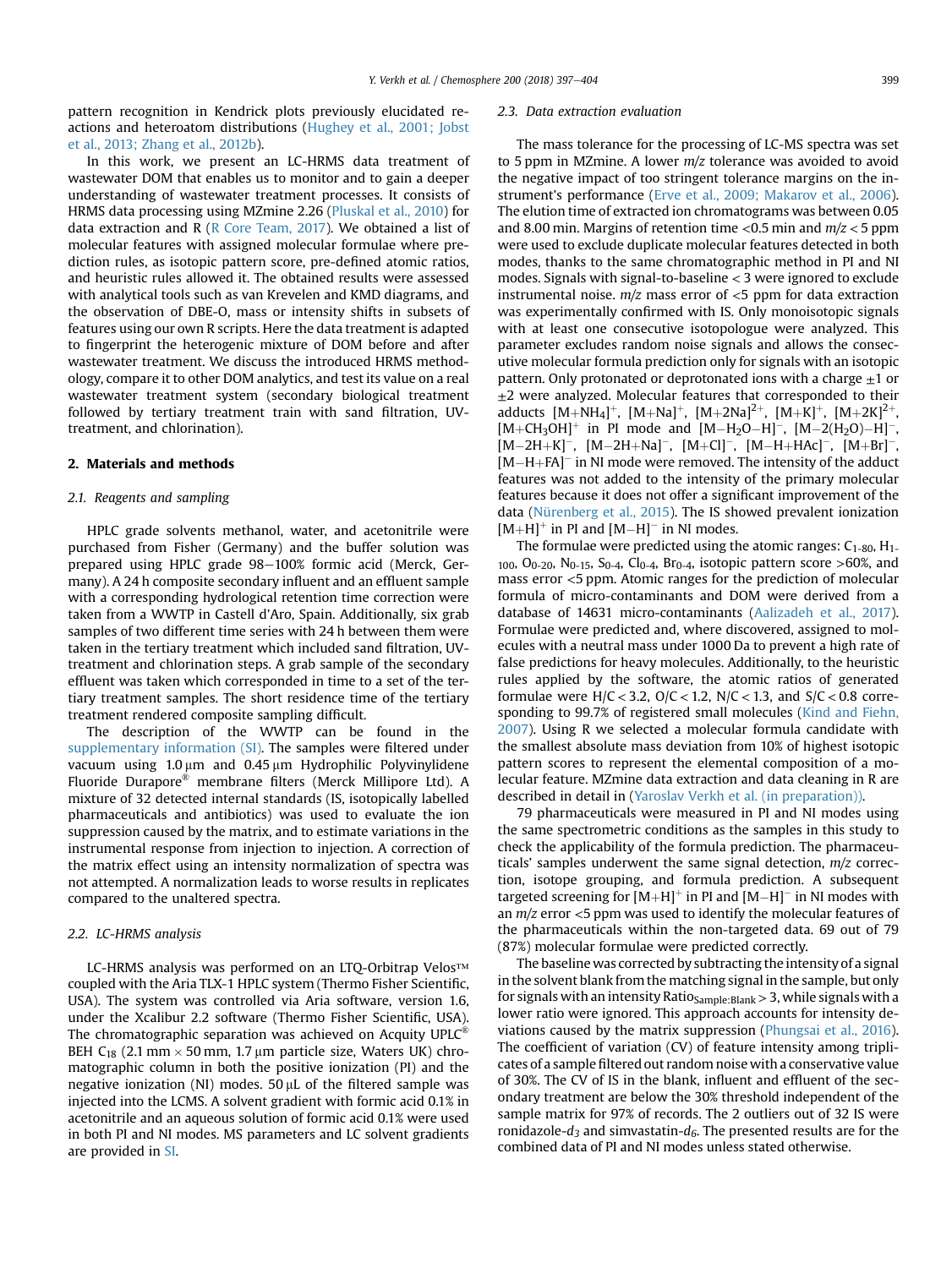## 2.4. Analytical tools

The estimation of the statistically significant differences between the properties of molecular features of any two samples was performed under the assumption of independent data unless stated otherwise. The statistical significance was tested with a two-sided Welch two-sample t-test for variables with a distribution resembling a normal one or skewed distributions with sample sizes >50 for a confidence interval 95% and  $\alpha$  0.05. Skewed distributions were  $log$ -transformed where necessary using  $log<sub>2</sub>$  to obtain a normal distribution. Differences in location shifts of non-normally distributed variables were tested with a Wilcoxon rank-sum test with continuity correction.

The KMD results presented herein were programmed in R and tested with the data of surfactants  $(-CH<sub>2</sub>-$  and  $-C<sub>2</sub>H<sub>4</sub>O-$  moieties) and halogenated substances ( $-CF_2$ – and  $-H$ / + Cl moieties) using the NORMAN database [\(Schymanski et al., 2014;](#page-7-0) Trier [Xenia et al.,](#page-7-0) [2015](#page-7-0)) and PCB suspects [\(Grabowska, 2010\)](#page-6-0). The homologs of real substances were retained having KMD error <5 ppm and retention time <2 min among the homologs of a series. In real wastewater data, the homolog series of  $-CH<sub>2</sub>$  were constricted to at least seven homologs per series in the influent and three homologs per series in effluent of secondary treatment. Additionally, the effluent only contained series with KMD detected in influent to prioritize the comparison of KMD homologs among the samples.

# 3. Results and discussion

#### 3.1. Validity of tertiary grab samples

Two grab samples of each tertiary treatment step were used to check the consistency of the sampling, before comparing the results of secondary and tertiary treatment. The sample pairs were compared using four variables. Mass, retention time (RT), logarithmic intensity (Int) served as raw data outputs and the count of N atoms as a measure of elemental properties. The sample pairs were considered significantly similar upon exceeding a p-value of 0.05 in hypothesis testing. The grab samples of the sand filtration  $(p_{mass} = 0.71, p_{RT} = 0.54, p_{Int} = 0.30, p_N = 0.75)$  and the chlorination  $(p_{\text{mass}} = 0.87, p_{\text{RT}} = 0.62, p_{\text{Int}} = 0.95, p_{\text{N}} = 0.54)$  were significantly similar. The UV-treatment samples had an intensity difference of 1.2 times, but otherwise were significantly similar ( $p_{mass} = 0.86$ ,  $p_{RT} = 0.71$ ,  $p_{Int} = 0.03$ ,  $p_N = 0.44$ ). Grab samples were largely stable over the 24 h period due to the hypothesis testing.

Composite secondary effluent and grab secondary effluent differed in mass and retention time distribution ( $p_{mass} = 0.03$ ,  $p_{RT} = 0.72 \cdot 10^{-3}$ ,  $p_{Int} = 0.06$ ,  $p_N = 0.71$ ). The difference, given the same data extraction, shows that care has to be exercised when comparing molecular features between composite samples and grab samples in the study.

Differences in the treatment series of grab secondary effluent and tertiary treatment corresponding to the same time series were explored using one way ANOVA tests. The stages did not differ significantly in their properties by exceeding the p-value of 0.05, except considering the retention time. (anova<sub>mass</sub>:  $F(3, 1)$  $(4763) = 1.09$ , p = 0.35; anova<sub>RT</sub>: F(3, 4763) = 2.83, p = 0.04; anov $a_{\text{Int}}$ : F(3, 4763) = 0.80, p = 0.49; anova<sub>N</sub>: F(3, 2099) = 0.31, p = 0.82; homogeneity of variance was confirmed.) This shows that the detected complement of features is largely stable during the tertiary treatment. DOM and small molecules have been shown to react in advanced treatment technologies ([Papageorgiou et al.,](#page-7-0) [2017; Richardson and Postigo, 2016\)](#page-7-0). However, the tertiary treatments of sand filtration, UV, and chlorination are designed to remove the suspended particles of biomass from the secondary treatment and to remove biological constituents and can underperform with respect to small molecules [\(Paredes et al., 2016;](#page-7-0) [Zhang et al., 2017](#page-7-0)).

## 3.2. Distribution of substances

In the secondary treatment, 1617 of 2409 (67%) detected molecular features were removed and 255 of 1047 (24%) new features appeared in the secondary effluent ([Table 1](#page-4-0)). Biological treatment involves both metabolic and co-metabolic reactions that form TPs. This process explains a large number of removed and appeared molecular features. The tertiary treatment removed a minute portion of detected molecular features but added new 379 of 1106 features (34% of tertiary effluent). Compared to the conventional COD, BOD or TOC measurements, which give an average estimate of the DOM content, the presented method tracks changes at the level of subsets of DOM constituents. This approach can benefit specialized treatments for which the appearance or removal of DOM fractions is more important than the bulk removal. For example, the tracking of fractions of soluble microbial products might improve the understanding of membrane fouling in reverse osmosis and nanofiltration ([Jarusutthirak and Amy, 2006](#page-6-0)).

#### 3.3. Mass changes

After recognizing interesting subsets of features we explored mass changes within the subsets since mass is the most intrinsic property of molecular features in HRMS. The secondary effluent shows a mean mass drop of 129 Da ( $p < 2.2 \cdot 10^{-16}$ ) compared to the influent. There is no significant mass drop between the secondary and tertiary treatments ( $p = 0.27$ ).

However, the mean mass of appeared features drops by 163 Da compared to the disappeared ones  $(p = 7.26 \cdot 10^{-13})$  [\(Fig. 1](#page-4-0)). The drop is considerably larger for this transformed DOM compared to the bulk DOM in secondary treatment, showing that major changes can be masked by bulk properties. Meanwhile, features detected both in influent and effluent of tertiary treatment do not show a mean mass change which hints at their recalcitrant nature. Often, SEC combined with a carbon detector is used to estimate the weight distributions of DOM and the bulk rejection estimation with experimental ease ([Jarusutthirak and Amy, 2006](#page-6-0)). However, the SEC spectra lack the high resolution of LC-HRMS, the possibility to extract subsets of signals of interest and the possibility to correlate masses of individual substances in these fractions to atomic properties such as unsaturation or atomic ratios of DOM.

#### 3.4. Intensity changes

The possibility to connect feature subsets to the spectrometric intensity of individual molecular features is also a powerful incentive for non-targeted analysis. The mean absolute intensity decreases by 3.38 times in the secondary effluent ( $p < 2.20 \cdot 10^{-16}$ ). Biological treatment is known to achieve high TOC removal efficiencies for the entire DOM ([Evgenidou et al., 2015](#page-6-0)), yet many medium polar substances of environmental concern are either recalcitrant or are transformed without mineralization [\(Prasse](#page-7-0) [et al., 2015\)](#page-7-0). A high number of molecular features can be detected in HRMS of effluent wastewater even while controlling DOC and BOD [\(Tseng et al., 2013](#page-7-0)). Therefore, it is interesting that the mean of the absolute intensity differences of 792 features, detected before and after secondary treatment, drops by 2.5 times ( $p < 2.20 \cdot 10^{-16}$ for paired data) in effluent compared to the influent. This value is lower than for the overall intensity decrease hinting at the recalcitrant nature of these constituents. Together with a high removal of molecular features in the secondary treatment, the data agree with previous work ([Park et al., 2009](#page-7-0)). A fraction of recalcitrant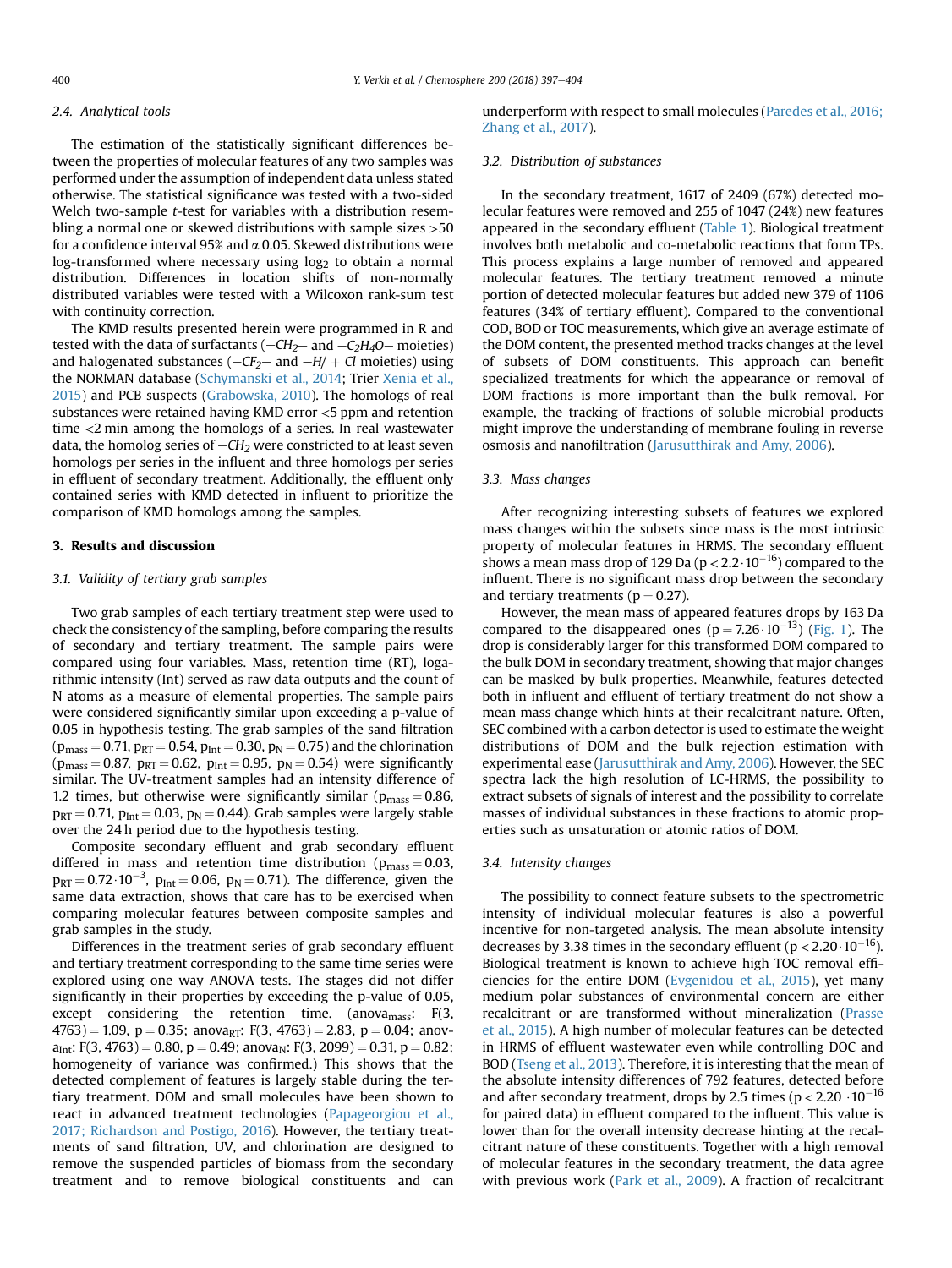<span id="page-4-0"></span>The number of the total detected molecular features, the percentage of all features in a fraction compared to a number of influent features, and only the features with an assigned molecular formula in fractions of the samples. The fractions of both secondary and tertiary effluent relate to the influent.

| Fraction                               | Total<br>features | % of influent | Features with<br>assigned formula |
|----------------------------------------|-------------------|---------------|-----------------------------------|
| Influent $_{\text{Total}}$             | 2409              | 100           | 1495                              |
| Influent <sub>Disappeared</sub>        | 1617              | 67            | 1069                              |
| Secondary effluent $_{\text{Total}}$   | 1047              | 44            | 515                               |
| Secondary effluent <sub>Appeared</sub> | 255               | 11            | 89                                |
| Secondary effluentRecalcictrant        | 792               | 33            | 426                               |
| Tertiary effluent <sub>Total</sub>     | 1106              | 46            | 541                               |
| Tertiary effluent <sub>Appeared</sub>  | 379               | 16            | 161                               |
| Tertiary effluentRecalcictrant         | 727               | 30            | 380                               |

features shows an intensity increase, which can be connected to a lower matrix effect in the effluent. There is no significant difference in feature intensity between the secondary and tertiary effluents of the measured samples ( $p = 0.66$ ), again hinting at their recalcitrant nature.

#### 3.5. Chemical profile

The feature subset analysis was supplemented with DBE-O exploration. The average DBE-O increased by 1.5  $(p = 6.92 \cdot 10^{-5})$ in secondary effluent (Fig. 2). Moreover, the appearing molecular features show a significant increase of DBE-O of 4 compared to the disappearing ( $p = 1.00 \cdot 10^{-5}$ ). These fractions are interesting for the estimation of metabolic activity and the observations are supported by the documented accumulation of aromaticity in biological treatment [\(Park et al., 2009\)](#page-7-0). The established estimation of aromaticity in wastewater DOM using  $SUVA_{254}$  allows recognizing the presence of aromatic compounds. The presented method, however, estimates the unsaturation of DOM and expands the analysis to not UV-active molecules in subsets of molecular features.

Additionally to the explored unsaturation by DBE-O, the chemical properties of DOM were investigated using the van Krevelen plot. It estimated types of wastewater DOM in secondary treatment depending on the characteristic regions in the diagram ([Fig. 3\)](#page-5-0), yet no significant difference was observed between secondary and tertiary treatments. The diagram deviates from a distribution in a previous study of a biological treatment ([Maizel and](#page-7-0) [Remucal, 2017\)](#page-7-0), where the majority of molecular features falls



Fig. 2. Density distribution of DBE-O of molecular features with assigned molecular formulae in influent and effluent of secondary treatment, and effluent of tertiary treatment. The dashed lines show means of distributions.

within the seven regions. Our van Krevelen plot shows many features with  $H/C > 2$ , while the literature's features do not exceed  $H/$  $C < 2$ , which is caused by different HRMS acquisition and approach to the prediction of elemental composition. Different to the literature, our plot shows features with  $H/C < 0.5$  and  $O/C$  up to 1.2, which would correspond to highly oxygenated, unsaturated matter. Here, the different MS acquisition and data treatment might have led to highlighting different subsets of DOM. In our analysis, DOM is largely aliphatic and the oxygen content drops with increasing unsaturation. The overall feature density decreases in the secondary treatment. But, none of the seven regions displayed a disproportional change of feature density in course of treatment compared to other regions. This indicates that DOM composition stayed largely constant throughout the treatment. N/C in the van Krevelen plot correlates with H/C, providing a link between the unsaturation and the content of nitrogen (Fig S1 in SI). N/C of DOM did not display regional changes in the secondary treatment, showing that the detected molecular features were not subject to a transformation detectable by in the patterns of the plot. In [Fig. 3](#page-5-0) The CHONS group shows a spread to either higher aliphatic or lower aromatic H/C values compared to CHO and CHON which suggests that there is a level of clustering by the elemental



Fig. 1. Density distribution of molecular feature masses in the subsets of features in secondary influent, secondary and tertiary effluents compared to the full complement of the influent. The dashed lines show means of distributions.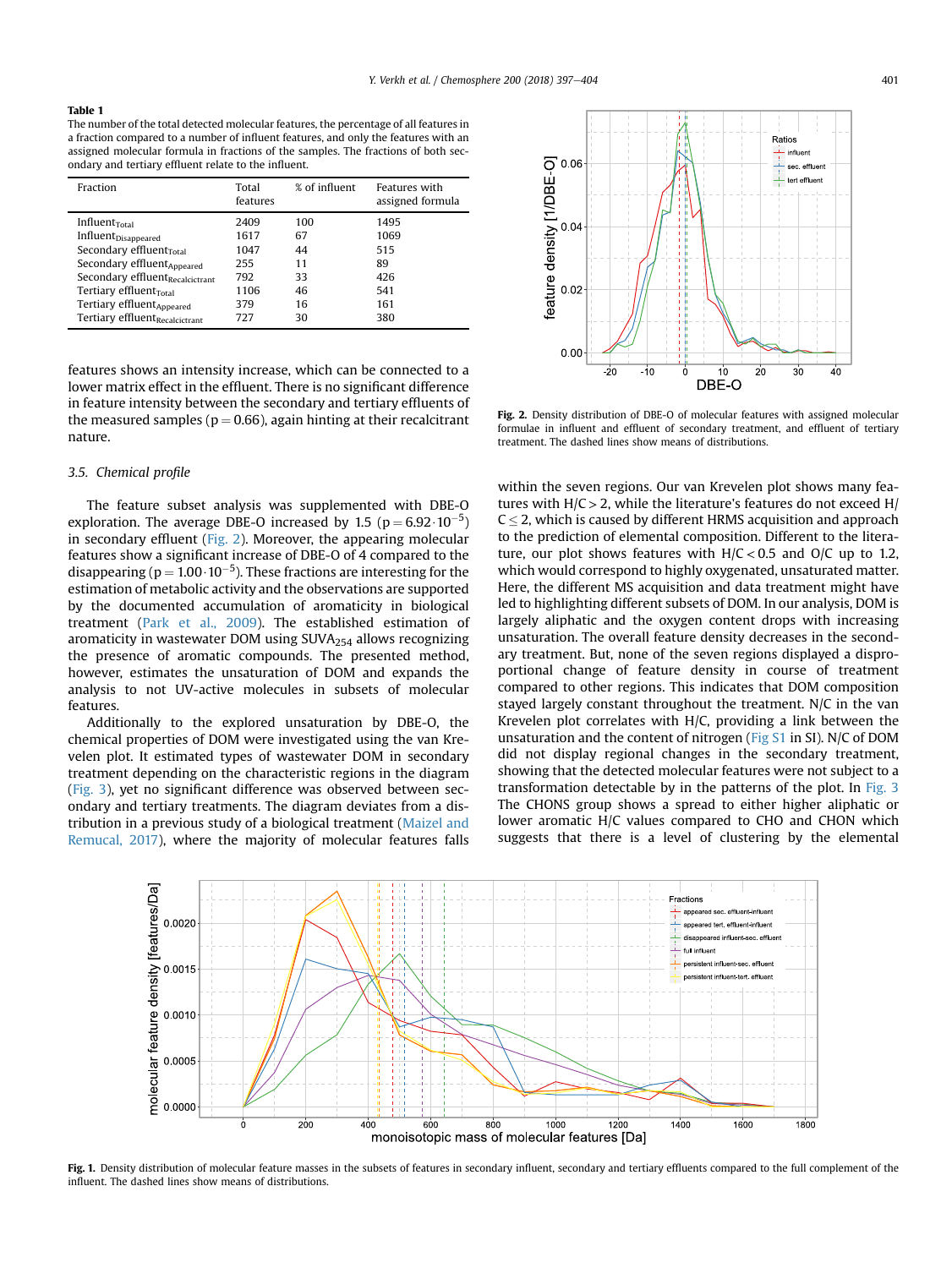<span id="page-5-0"></span>

Fig. 3. Van Krevelen plot of molecular features in secondary influent and effluent. Elemental composition shown as color, where "other" signifies the not explicitly mentioned combinations of elements C, H, O, N, S. The rectangles, reproduced from [\(Maizel and Remucal, 2017](#page-7-0)), depict NOM regions of 1 - lipids, 2 - proteins, 3 - amino sugars, 4 - carbohydrates, 5 - condensed hydrocarbons, 6 - lignin, and 7 - tannin. (For interpretation of the references to color in this figure legend, the reader is referred to the Web version of this article.)

composition which has to be explored in the future. Our LCMS acquisition, as well as data treatment, prioritized compounds of anthropogenic origin. Many molecular features in our analysis do not belong to the regions of DOM applied by Maizel et al., and they do not follow the literature's observations for NOM and effluent DOM. We suggest that due to the shifted focus of the analysis we see a complement of features which might be of anthropogenic origin and therefore does not look like NOM in the diagram. This focus on the anthropogenic fraction in the van Krevelen analysis adds to the extensively researched field of NOM and effluent DOM.

#### 3.6. Kendrick mass defect

The exploration of transformation pairs above helped us to select the most interesting moieties for the KMD analysis. We uncovered 31 homologous  $-CH_2$  series in the secondary treatment (Fig. 4), which often correspond to surfactants in a municipal wastewater treatment. The plot showed a removal of heavy constituents. This removal of heavy homologs, however, was not observed for 38 series of  $-C_2H_4O$  homologs. Most  $-C_2H_4O$  mass series were completely removed, while a few were almost completely recalcitrant in the secondary effluent. There are more

 $-CH_2$  and  $-C_2H_4O$  homologous series in raw data than shown in the plots, but we prioritized pronounced series by involving a strict set of rules. We ranked the exclusion of fake homologs over losing true homologs. Additionally, we set the minimum length of a homolog series for  $-CH_2$  and  $-C_2H_4O - \langle 7 \rangle$  in secondary influent which is a high number of homologs in one series. In case of abundant surfactant series, this prioritization improves the interpretation using the graphic nature of the Kendrick plot. We take into account that the mechanism of TP formation for DOM is more complicated than a sequential cleavage of  $-CH_2$ - ([Federle and](#page-6-0) [Itrich, 2006; Vega Morales et al., 2009](#page-6-0)). Also, the detection of homolog series is not straightforward and depends both on the quality of acquired data and the restrictions of the picking algorithm ([Loos and Singer, 2017\)](#page-7-0). In this study, Kendrick plots helped to uncover prominent homologous series of prescreened structural moieties of interest which will be used for further prioritized research.

#### 3.7. Benefits and challenges

The focus of the study was not DOM enrichment but data analysis. While being aware of the possible shortcomings of the



Fig. 4. 31  $-CH_2$  and 38  $-C_2H_4O$  homolog series in secondary influent (A) with more than six molecular features in a series and their development in secondary effluent (B) for PI mode data.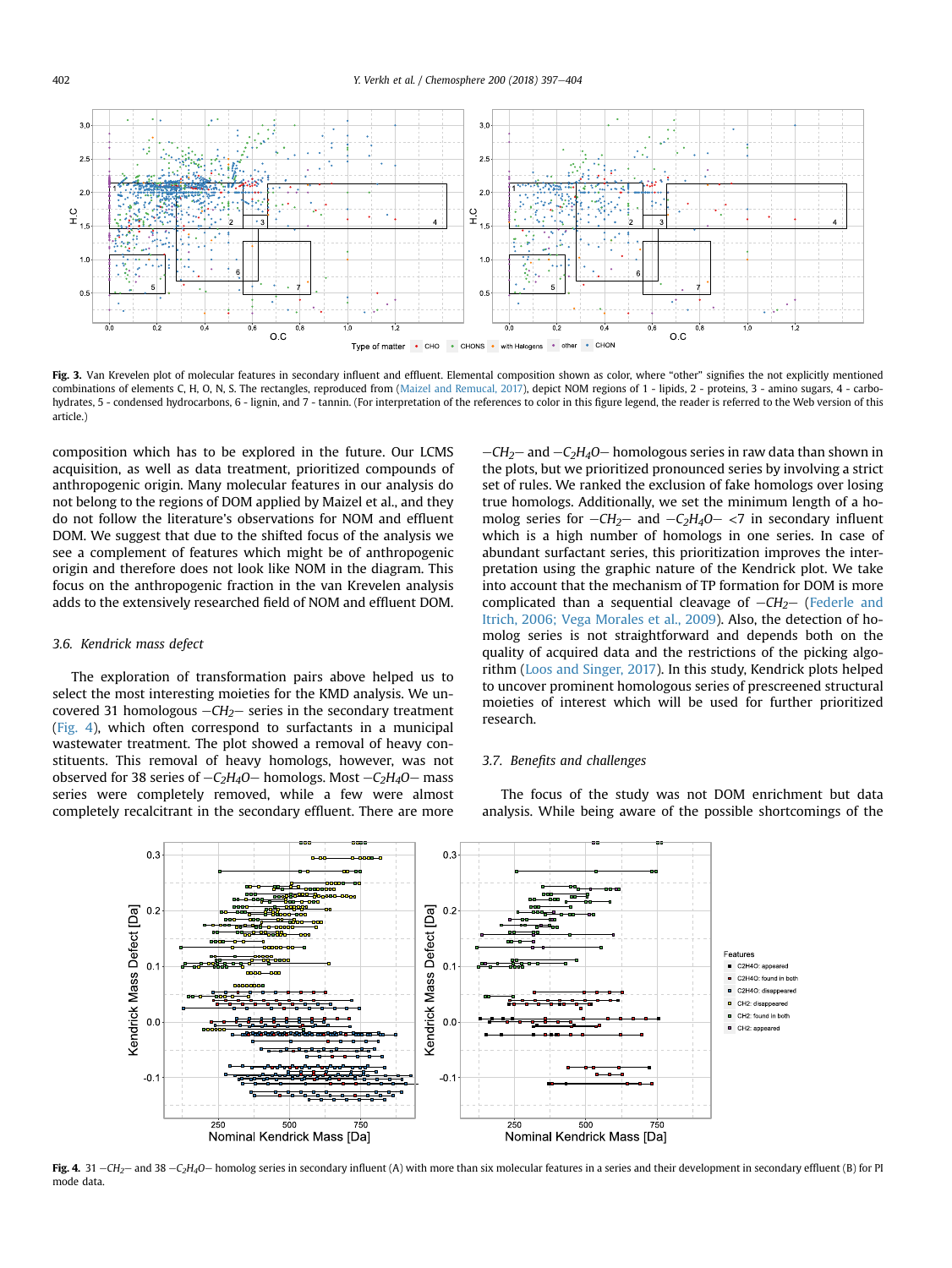<span id="page-6-0"></span>applied pre-treatment and LC-HRMS approach, the analysis detects significant changes of various DOM attributes during WWT. The fractions of high interest, such as anthropogenic organics, are retained by the procedure, as signified by the occurrence of IS throughout the chromatographic range. The focus of data treatment is to extract many features while reducing inclusion of noise. Although noise signals cannot be avoided in big datasets ([Nürenberg et al., 2015\)](#page-7-0), properly selected settings lower their amount. The application of retention time to distinguish molecular features facilitates the task. Similarly, the prediction of elemental composition for DOM is challenging, especially for high-molecularweight compounds. Predictions were improved by using heuristic rules and isotopic information. The prediction of P- and F-containing formulas remains difficult even having a low mass error ([Kind and Fiehn, 2006\)](#page-7-0).

#### 4. Conclusion

We tested and applied non-targeted LC-MS data extraction and analysis of direct samples to fingerprint a multi-stage wastewater treatment system. Significant changes of DOM were identified. Secondary treatment removed 1617 of 2409 (67%) detected molecular features while 255 of 1047 (24%) features appeared after secondary treatment. Subsets of molecular features within the treatment stages exhibited significant changes. The unsaturation increased in secondary treatment by 1.5 DBE-O in the bulk DOM and by 4.0 DBE-O comparing the subsets of disappeared and appeared molecular features. The van Krevelen plots indicated highly oxygenated, unsaturated matter and highly aliphatic, nitrogen-rich matter. The distribution of features did not follow the established regions for NOM and was attributed to anthropogenic compounds found in wastewater. KMD plots uncovered 31 prioritized, abundant homologous series for the  $-CH_2$ - moiety. The fraction of  $-CH_2$ - series exhibited a preferential removal of homologs at high masses. On the other hand,  $38 - C<sub>2</sub>H<sub>2</sub>O$  series were largely removed, suggesting complex behavior of heterogeneous wastewater DOM. Altogether, the presented not-targeted analysis combined various existing techniques to analyze wastewater. It explored the bulk properties of wastewater LC-HRMS data and the subsets of features within the samples. The approach has the potential to describe a chemical fingerprint of DOM transformation in wastewater. However, the analysis is still limited by the scope of LC-MS detection, signal suppression in the samples and the precision of data extraction.

## Conflicts of interest

The authors declare no competing financial interest.

## Acknowledgement

This work has been supported by the European Union's Horizon 2020 research and innovation programme under the Marie Sklodowska-Curie grant agreement No 642904 - TreatRec ITN-EID project. The sampling by Lluis Corominas (ICRA, Spain) is greatly acknowledged. We thank Antoni Ginebreda (IDAEA, Spain) for the advice on the application of statistical tools and Peter Daldorph (Atkins, UK) for proofreading. The authors are part of the Consolidated Research Groups of the Generalitat de Catalunya (2014 SGR  $291$ -ICRA).

## Appendix A. Supplementary data

Supplementary data related to this article can be found at <https://doi.org/10.1016/j.chemosphere.2018.02.095>.

#### References

- Aalizadeh, R., Schymanski, E., Thomaidis, N., Williams, A., Glowacka, N., Cirka, L., 2017. Merged Norman Suspect List "SusDat" [WWW Document]. Norman Netw. [http://www.norman-network.com/sites/default/](http://www.norman-network.com/sites/default/files/files/suspectListExchange/NORMAN_SusDat_MergedSuspects24052017.xlsx)files/files/ [suspectListExchange/NORMAN\\_SusDat\\_MergedSuspects24052017.xlsx](http://www.norman-network.com/sites/default/files/files/suspectListExchange/NORMAN_SusDat_MergedSuspects24052017.xlsx) (accessed 7.20.17).
- Aral, H., Çelik, K.S., Altındag, R., Aral, T., 2017. Synthesis, characterization, and application of a novel multifunctional stationary phase for hydrophilic inter $action/reversed$  phase mixed-mode chromatography. Talanta 174, 703-714. [https://doi.org/10.1016/j.talanta.2017.07.014.](https://doi.org/10.1016/j.talanta.2017.07.014)
- Causanilles, A., Kinyua, J., Ruttkies, C., van Nuijs, A.L.N., Emke, E., Covaci, A., de Voogt, P., 2017. Qualitative screening for new psychoactive substances in wastewater collected during a city festival using liquid chromatography coupled to high-resolution mass spectrometry. Chemosphere 184, 1186-1193. [https://doi.org/10.1016/j.chemosphere.2017.06.101.](https://doi.org/10.1016/j.chemosphere.2017.06.101)
- Chen, W., Westerhoff, P., Leenheer, J.A., Booksh, K., 2003. Fluorescence excitation-emission matrix regional integration to quantify spectra for dissolved organic matter. Environ. Sci. Technol. 37, 5701-5710. [https://doi.org/10.1021/](https://doi.org/10.1021/es034354c) [es034354c.](https://doi.org/10.1021/es034354c)
- [Clesceri, L.S., Eaton, A.D., Greenberg, A.E., 1998. Standard Methods for the Exami](http://refhub.elsevier.com/S0045-6535(18)30304-7/sref5)[nation of Water and Wastewater. American Public Health Association](http://refhub.elsevier.com/S0045-6535(18)30304-7/sref5).
- Cortés-Francisco, N., Caixach, J., 2013. Molecular characterization of dissolved organic matter through a desalination process by high resolution mass spectrometry. Environ. Sci. Technol. 47, 9619-9627. [https://doi.org/10.1021/](https://doi.org/10.1021/es4000388) [es4000388.](https://doi.org/10.1021/es4000388)
- Cortés-Francisco, N., Harir, M., Lucio, M., Ribera, G., Martínez-Lladó, X., Rovira, M., Schmitt-Kopplin, P., Hertkorn, N., Caixach, J., 2014. High-field FT-ICR mass spectrometry and NMR spectroscopy to characterize DOM removal through a nanofiltration pilot plant. Water Res. 67, 154-165. [https://doi.org/10.1016/](https://doi.org/10.1016/j.watres.2014.08.046) [j.watres.2014.08.046](https://doi.org/10.1016/j.watres.2014.08.046).
- Daughton, C.G., 2004. Non-regulated water contaminants: emerging research. Environ. Impact Assess. Rev. 24, 711-732. [https://doi.org/10.1016/j.eiar.2004.06.003.](https://doi.org/10.1016/j.eiar.2004.06.003)
- Deblonde, T., Cossu-Leguille, C., Hartemann, P., 2011. Emerging pollutants in wastewater: a review of the literature. Int. J. Hyg Environ. Health 214, 442-448. <https://doi.org/10.1016/j.ijheh.2011.08.002>.
- Erve, J.C.L., Gu, M., Wang, Y., DeMaio, W., Talaat, R.E., 2009. Spectral accuracy of molecular ions in an LTQ/Orbitrap mass spectrometer and implications for elemental composition determination. J. Am. Soc. Mass Spectrom. 20,<br>2058–2069.[https://doi.org/10.1016/j.jasms.2009.07.014.](https://doi.org/10.1016/j.jasms.2009.07.014)
- Evgenidou, E.N., Konstantinou, I.K., Lambropoulou, D.A., 2015. Occurrence and removal of transformation products of PPCPs and illicit drugs in wastewaters: a review. Sci. Total Environ. 505, 905-926. [https://doi.org/10.1016/](https://doi.org/10.1016/j.scitotenv.2014.10.021) [j.scitotenv.2014.10.021.](https://doi.org/10.1016/j.scitotenv.2014.10.021)
- Fang, Z., He, C., Li, Y., Chung, K.H., Xu, C., Shi, Q., 2017. Fractionation and characterization of dissolved organic matter (DOM) in refinery wastewater by revised phase retention and ion-exchange adsorption solid phase extraction followed by ESI FT-ICR MS. Talanta 162, 466-473. [https://doi.org/10.1016/](https://doi.org/10.1016/j.talanta.2016.10.064) [j.talanta.2016.10.064](https://doi.org/10.1016/j.talanta.2016.10.064).
- Federle, T.W., Itrich, N.R., 2006. Fate of free and linear alcohol-ethoxylate-derived fatty alcohols in activated sludge. Ecotoxicol. Environ. Saf. 64,  $30-41$ . [https://](https://doi.org/10.1016/j.ecoenv.2005.05.008) [doi.org/10.1016/j.ecoenv.2005.05.008](https://doi.org/10.1016/j.ecoenv.2005.05.008).
- [Grabowska, I., 2010. Polychlorinated biphenyls \(pcbs\) in Poland: occurrence,](http://refhub.elsevier.com/S0045-6535(18)30304-7/sref14) [determination and degradation. Pol. J. Environ. Stud. 19.](http://refhub.elsevier.com/S0045-6535(18)30304-7/sref14)
- Herzsprung, P., von Tümpling, W., Hertkorn, N., Harir, M., Büttner, O., Bravidor, J., Friese, K., Schmitt-Kopplin, P., 2012. Variations of dom quality in inflows of a drinking water reservoir: linking of van krevelen diagrams with eemf spectra by rank correlation. Environ. Sci. Technol. 46, 5511-5518. [https://doi.org/](https://doi.org/10.1021/es300345c) [10.1021/es300345c.](https://doi.org/10.1021/es300345c)
- Hollender, J., Schymanski, E.L., Singer, H.P., Ferguson, P.L., 2017. Nontarget screening with high resolution mass spectrometry in the environment: ready to go? Environ. Sci. Technol. 51, 11505-11512. <https://doi.org/10.1021/acs.est.7b02184>.
- Huber, S.A., Balz, A., Abert, M., Pronk, W., 2011. Characterisation of aquatic humic and non-humic matter with size-exclusion chromatography  $-$  organic carbon detection  $-$  organic nitrogen detection (LC-OCD-OND). Water Res.  $45,879-885$ . [https://doi.org/10.1016/j.watres.2010.09.023.](https://doi.org/10.1016/j.watres.2010.09.023)
- Hughey, C.A., Hendrickson, C.L., Rodgers, R.P., Marshall, A.G., Qian, K., 2001. Kendrick mass defect spectrum: a compact visual analysis for ultrahigh-resolution broadband mass spectra. Anal. Chem. 73, 4676-4681. [https://doi.org/10.1021/](https://doi.org/10.1021/ac010560w) [ac010560w.](https://doi.org/10.1021/ac010560w)
- Iparraguirre, A., Navarro, P., Rodil, R., Prieto, A., Olivares, M., Etxebarria, N., Zuloaga, O., 2014. Matrix effect during the membrane-assisted solvent extraction coupled to liquid chromatography tandem mass spectrometry for the determination of a variety of endocrine disrupting compounds in wastewater. J. Chromatogr. A 1356, 163-170. [https://doi.org/10.1016/j.chroma.2014.06.051.](https://doi.org/10.1016/j.chroma.2014.06.051)
- [Jarusutthirak, C., Amy, G., 2006. Role of soluble microbial products \(SMP\) in](http://refhub.elsevier.com/S0045-6535(18)30304-7/sref20) membrane fouling and fl[ux decline. Environ. Sci. Technol. 40, 969](http://refhub.elsevier.com/S0045-6535(18)30304-7/sref20)-[974](http://refhub.elsevier.com/S0045-6535(18)30304-7/sref20).
- Jobst, K.J., Shen, L., Reiner, E.J., Taguchi, V.Y., Helm, P.A., McCrindle, R., Backus, S., 2013. The use of mass defect plots for the identification of (novel) halogenated contaminants in the environment. Anal. Bioanal. Chem. 405, 3289-3297. [https://doi.org/10.1007/s00216-013-6735-2.](https://doi.org/10.1007/s00216-013-6735-2)
- Kim, S., Kramer, R.W., Hatcher, P.G., 2003. Graphical method for analysis of ultrahigh-resolution broadband mass spectra of natural organic matter, the van Krevelen diagram. Anal. Chem. 75, 5336-5344. [https://doi.org/10.1021/](https://doi.org/10.1021/ac034415p)